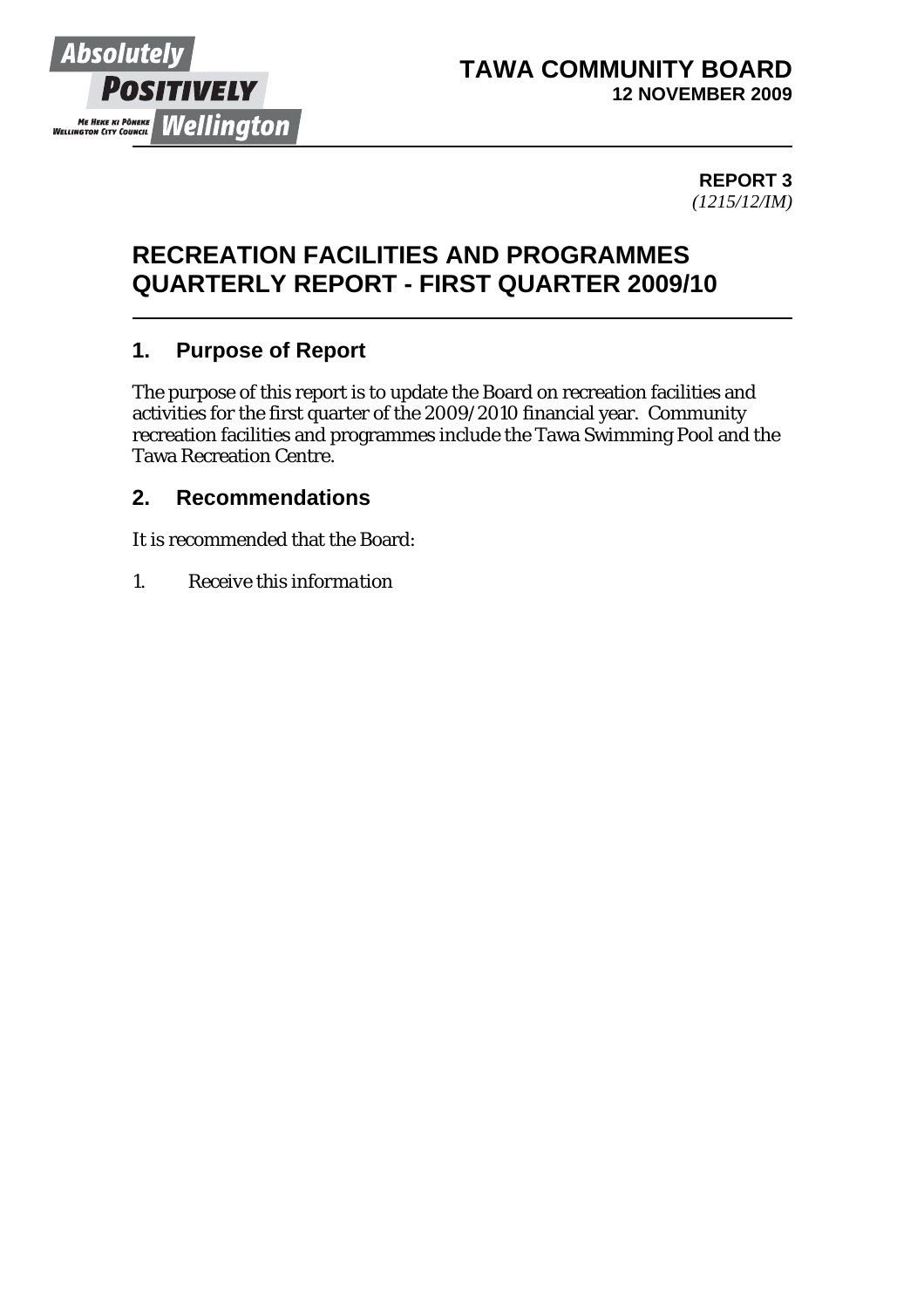## **3. Tawa Community Pool**

 Attendance for the first quarter was 34,686, which is a reduction of 2,594 against the same quarter of 2008/09. General participation numbers were impacted significantly during July. When the team reviewed the reasons for such a dip the most likely cause appeared to be a combination of cold weather and concerns around the swine flu pandemic. Pleasingly, attendances came back strongly during August.



 Our Term 3, Learn to Swim programme was well attended with 742 enrolled for the term, just over the target set in our annual plan. The occupancy levels in the classes were also very good at 87%. In addition to this 8,826 local school children also attended the pool for swimming lessons during the quarter.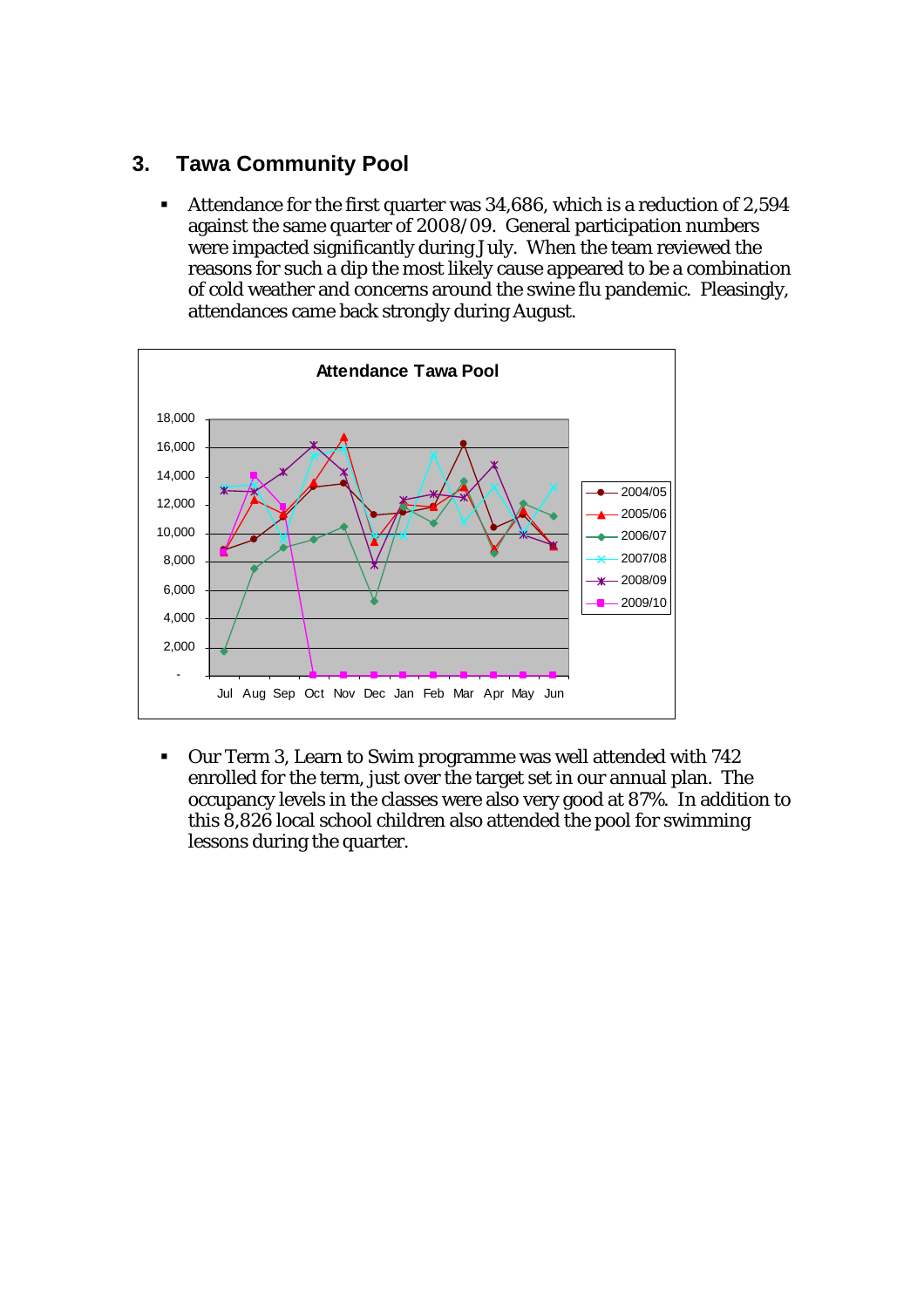

During the 1<sup>st</sup> Quarter we received three written complaints, 1 compliment, and 5 suggestions from our customers.

## **4. Tawa Recreation Centre**